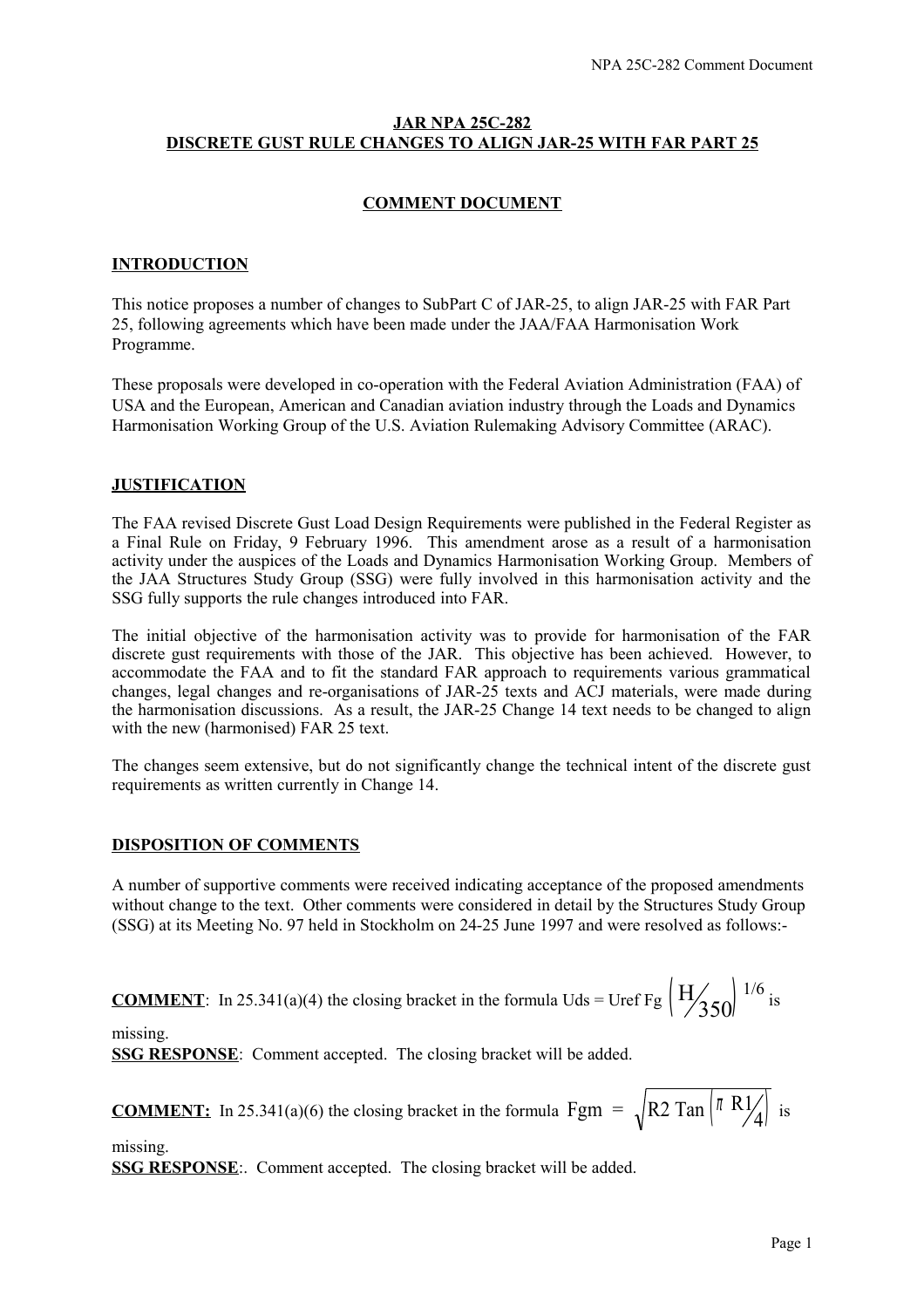**COMMENT:** In JAR 25X1517 the minimum prescribed value for  $V_{RA}$  (not less than the minimum value prescribed for  $V_{B}$ , now based on  $V_{S1g}$ ) is higher than the minimum value presently adopted and based on  $V_{Smin}$ . That could lead to  $V_{RA}$  values not optimized (e.g. for climb performances). Therefore further analysis is needed on this point.

**SSG RESPONSE:.** Comment accepted. The definition of the limits to  $V_{RA}$  is being further discussed by the ARAC Loads and Dynamics Harmonisation Working Group as part of the consideration of continuous turbulence loads requirements. The question of the lower bound to  $V_{RA}$ has been raised with the JAA Flight Study Group. This point will be covered in a future change following agreement of those groups. In the meantime the proposed text will retained to maintain harmonisation with FAR Part 25.

**COMMENT:** General comment available in this NPA: we shall use SI units.

**COMMENT:** The units used in this NPA are Imperial. Metric equivalents should be used for consistency with other JAA standards and EC regulation.

**SSG RESPONSE**:. Comment accepted. Metric units will be used where appropriate in accordance with JAA policy. However, the formulae used in JAR 25.335(d), JAR 25.341(a)(2), JAR 25.341(a) (4) and JAR 25.345(a)(2) are well established and universally recognised in their current form. These formulae will be retained as proposed.

**COMMENT:** It is noted that this NPA, that would affect flight aspects of JAR-25, has been published without consultation with the JAA Flight Study Group. **SSG RESPONSE**:. Comment noted.

**COMMENT:** In JAR 25.341(a)(2) the formula for U is incorrect, and should read

 $U = \frac{Uds}{2}$ 2  $1 - \cos \frac{\pi s}{1}$ H π  $\left(\frac{\pi}{H}\right)$  $\bigg\}$ L l T J

**SSG RESPONSE**:. Comment accepted. The formula will be so amended.

**COMMENT:** In JAR 25.341(a)(2) it is also suggested that the following statement should be included immediately after the formula for clarity, "*U=0 for s>2H*" **SSG RESPONSE**:. Comment accepted. This statement will be added.

**COMMENT:** In JAR 25.335(d) the definition of  $V_{\text{SI}}$  requires  $C_{\text{NAmax}}$  to be defined. **SSG RESPONSE**:. Comment accepted. A definition of C<sub>NAmax</sub> will be added as follows: " $C_{Mmax}$  = *the maximum aeroplane normal force coefficient.*"

**COMMENT:** The text of JAR 25.351 presented is based upon the existing text of JAR-25 at Change 14. As such it is inconsistent with the more recent harmonised changes introduced by NPA 25C-260. As a consequence, no changes should be made to the text of this paragraph other than those contained within NPA 25C-260.

**SSG RESPONSE**:. Comment accepted. No changes will be made to this paragraph pending adoption of NPA 25C-260.

**COMMENT:** The text of JAR 25.371 presented is based upon the existing text of JAR-25 at Change 14. As such it is inconsistent with the more recent harmonised changes introduced by NPA 25C-260. As a consequence, no changes should be made to the text of this paragraph other than those contained within NPA 25C-260.

**SSG RESPONSE**:. Comment accepted. No changes will be made to this paragraph pending adoption of NPA 25C-260.